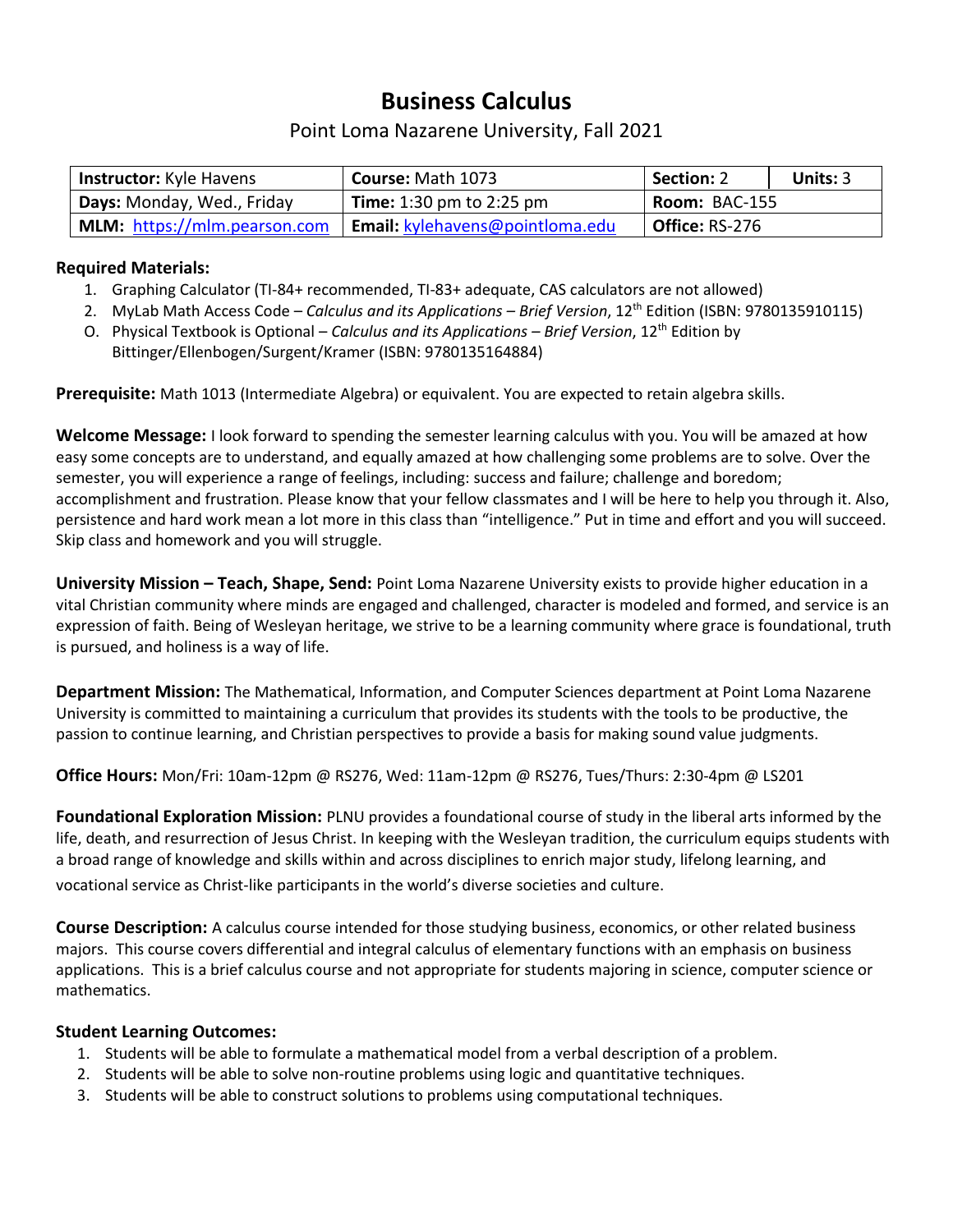**Class Performance:** Your final grade in my class will be calculated by the following system.

| 30% | Final Exam                  | Cumulative. You must get a "D" on the final exam to pass. |  |
|-----|-----------------------------|-----------------------------------------------------------|--|
| 45% | Exam Average                | The average score of your 3 in-class exams.               |  |
| 15% | Online Homework             | Assigned online using MyLabMath for each section.         |  |
| 10% | Quizzes/Written HW/Projects | Assorted written quizzes, assignments and projects.       |  |

**Letter Grade**: The letter grade you receive will be based on your total score from the above system.

| Above 92% : A      | $82 - 87\%$ : B  | 70-77%: C       |
|--------------------|------------------|-----------------|
| $90-91\%$<br>- A – | $80 - 81\%$ : B- | $68-69\%$ : C-  |
| $88 - 89\%$ : B+   | 78-79%: C+       | $60 - 67\%$ : D |

The grade you receive at the end of the semester will be the grade you earned based on the above grading system. All requests for an opportunity to improve your grade due to personal circumstances will be denied. Borderline grades may be rounded up if the student has good attendance (no more than one unexcused absence).

**Final Exam:** The final exam is cumulative and will be held at the following time:

## **Wednesday, December 15th from 1:30pm to 4:00pm**

**Final Exam:** The final exam date and time is set by the university at the beginning of the semester and may not be changed by the instructor. This schedule can be found on the university website and in the course calendar. No requests for early examinations will be approved. Only in the case that a student is required to take three exams during the same day of finals week, is an instructor authorized to consider changing the exam date and time for that particular student.

**Online Homework:** Homework problems will be assigned regularly and posted online using MyLabMath. It is your responsibility to keep up with the homework. Every section covered in class will have associated problems assigned online. You will always have approximately one week from the class date to finish the homework from that section. Online homework may be completed late (up until the respective exam) subject to a 10% penalty. I recommend you solve all online homework in a written journal so that you can ask about them during class time.

**Written Homework/Quizzes/Projects:** Written homework, quizzes, and projects will sometimes be assigned during class time. Late homework or projects will not be accepted without a well-documented emergency. Please be sure that any written homework is stapled together and the problems are in order. Homework will be scored on a combination of completeness and correctness. A random selection (the same for each student) of problems will be graded on any homework assignment. I encourage you to help one another with homework, but directly copying another student's homework assignment is considered plagiarism and will not be tolerated. Quizzes are designed to be low stress checks on your progress. If a quiz is missed, it can be turned in by the next class period for partial points.

**Exams:** There will be a total of three normal exams every three to four weeks of the semester. No notes/books are allowed on exams. Graphing calculators are allowed on the exam, but CAS calculators are not. Certain formulas may be provided on the exam and others will need to be memorized. No make-up exams are allowed without express consent. Contact me before missing exam if you have a critical emergency. If you do not inform me that you will be missing an exam beforehand, you will get a zero on that exam. Exams are weighted equally at 15% of your total grade. If you have good attendance throughout the semester (no more than one unexcused absence), I will adjust the weighted scale of the exams in your favor, 20% for the two highest exams and 5% for the lowest. Practice exams will be posted on Canvas in advance of the exam designed to help you identify questions that you need to study further.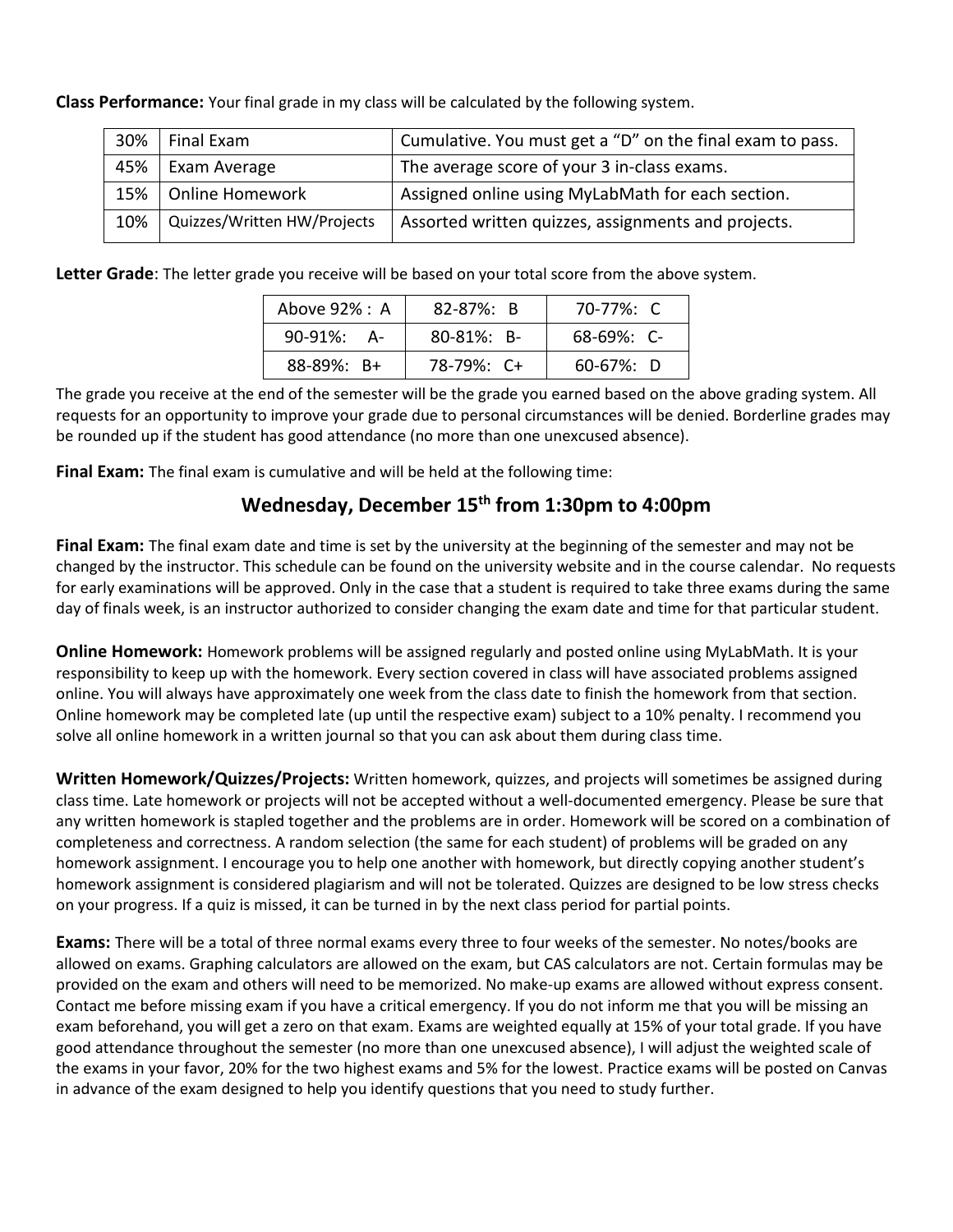**Participation**: Mathematics requires active participation. Participation means: asking questions, making conjectures and checking them, providing solutions to problems, sharing ideas with classmates. During class time we collectively will participate in the same way. I will act as the expert facilitator during class time, with a mixture of lecture, group problem solving, and integrated discussion.

**Attendance:** Attendance is expected at each class session. In the event of an absence, you are responsible for the material covered in class and the assignments given that day. Regular and punctual attendance at all classes is considered essential to optimum academic achievement. If the student is absent from more than 10 percent of class meetings, the faculty member can file a written report which may result in de-enrollment. If the absences exceed 20 percent, the student may be de-enrolled without notice until the university drop date or, after that date, receive the appropriate grade for their work and participation. See [Academic Policies](http://catalog.pointloma.edu/content.php?catoid=18&navoid=1278) for further information about class attendance.

**Class Enrollment:** It is the student's responsibility to maintain his/her class schedule. Should the need arise to drop this course (personal emergencies, poor performance, etc.), the student has the responsibility to follow through (provided the drop date meets the stated calendar deadline established by the university), not the instructor. Simply ceasing to attend this course or failing to follow through to arrange for a change of registration (drop/add) may easily result in a grade of F on the official transcript.

**Spiritual Care:** Please be aware PLNU strives to be a place where you grow as whole persons. To this end, we provide resources for our students to encounter God and grow in their Christian faith. If students have questions, a desire to meet with the chaplain or have prayer requests you can contact the [Office of Spiritual Development.](https://www.pointloma.edu/offices/spiritual-development)

**Copyright Policy:** Point Loma Nazarene University, as a non-profit educational institution, is entitled by law to use materials protected by the US Copyright Act for classroom education. Any use of those materials outside the class may violate the law.

**State Authorization:** State authorization is a formal determination by a state that Point Loma Nazarene University is approved to conduct activities regulated by that state. In certain states outside California, Point Loma Nazarene University is not authorized to enroll online (distance education) students. If a student moves to another state after admission to the program and/or enrollment in an online course, continuation within the program and/or course will depend on whether Point Loma Nazarene University is authorized to offer distance education courses in that state. It is the student's responsibility to notify the institution of any change in his or her physical location. Refer to the map on [State Authorization](https://www.pointloma.edu/offices/office-institutional-effectiveness-research/disclosures) to view which states allow online (distance education) outside of California.

**Academic Honesty:** Students should demonstrate academic honesty by doing original work and by giving appropriate credit to the ideas of others. Academic dishonesty is the act of presenting information, ideas, and/or concepts as one's own when in reality they are the results of another person's creativity and effort. A faculty member who believes a situation involving academic dishonesty has been detected may assign a failing grade for that assignment or examination, or, depending on the seriousness of the offense, for the course. Faculty should follow and students may appeal using the procedure in the university Catalog. See [Academic Policies](http://catalog.pointloma.edu/content.php?catoid=18&navoid=1278) for definitions of kinds of academic dishonesty and for further policy information.

**Academic Accommodations:** PLNU is committed to providing equal opportunity for participation in all its programs, services, and activities. Students with disabilities may request course-related accommodations by contacting the Educational Access Center (EAC), located in the Bond Academic Center [\(EAC@pointloma.edu](mailto:EAC@pointloma.edu) or 619-849-2486). Once a student's eligibility for an accommodation has been determined, the EAC will issue an academic accommodation plan ("AP") to all faculty who teach courses in which the student is enrolled each semester.

PLNU highly recommends that students speak with their professors during the first two weeks of each semester/term about the implementation of their AP in that particular course and/or if they do not wish to utilize some or all of the elements of their AP in that course.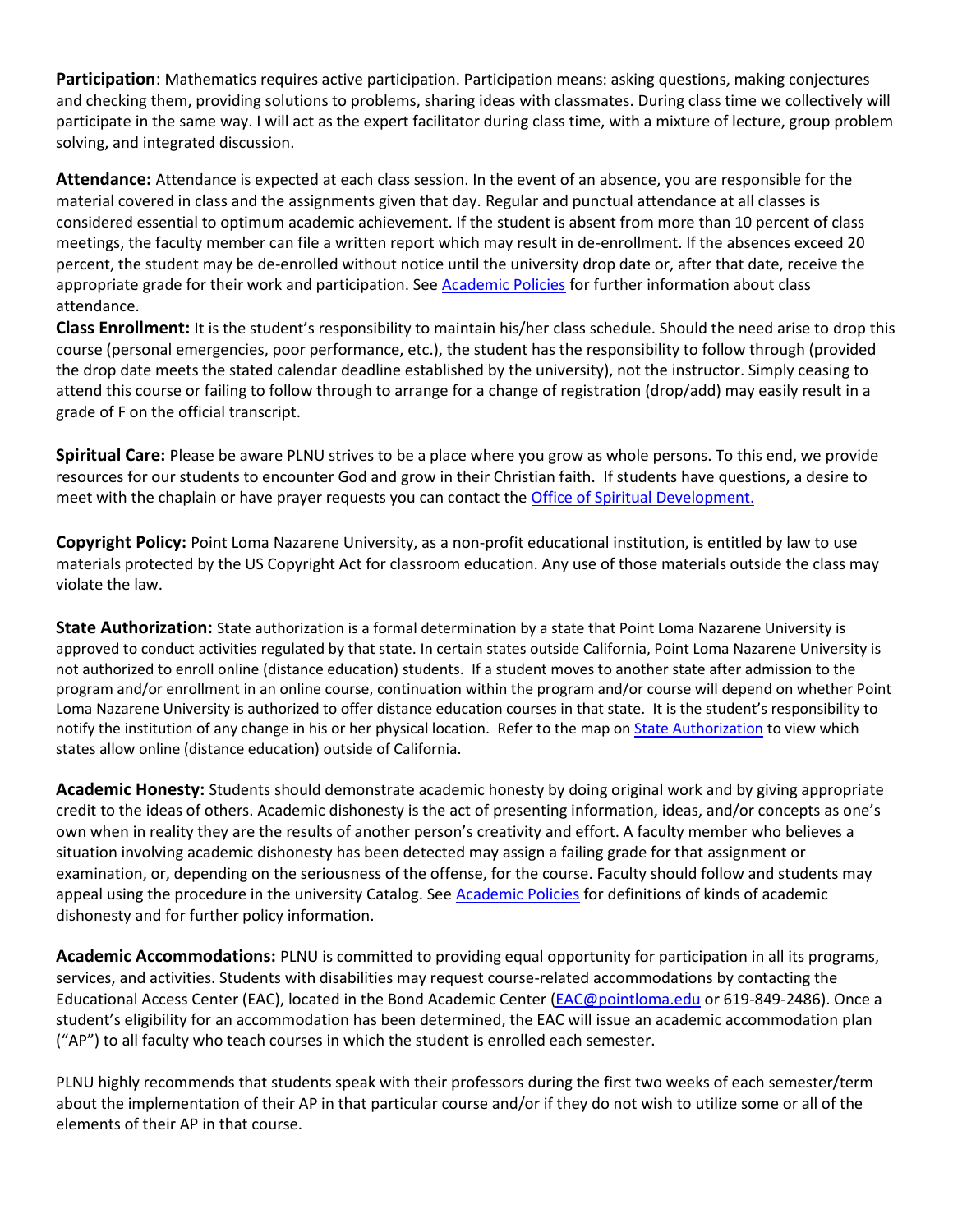Students who need accommodations for a disability should contact the EAC as early as possible (i.e., ideally before the beginning of the semester) to assure appropriate accommodations can be provided. It is the student's responsibility to make the first contact with the EAC.

**Credit Hour:** In the interest of providing sufficient time to accomplish the stated course learning outcomes, this class meets the PLNU credit hour policy for a 3-unit class delivered over 15 weeks. Specific details about how the class meets the credit hour requirements can be provided upon request.

#### **Sources of Help:**

- 1. Professor. If you have questions, email me, ask in class, or come to my office hours.
- 2. Other classmates. Form study groups and work together.
- 3. Tutoring. Available in Rohr Science or through the Tutoring Center. Their hours will be on Canvas.
- 4. Online resources. Posted on Canvas, or find them yourself via YouTube, Khan Academy, etc.
- 5. Practice exams. Look at them ahead of time and use them to gauge your understanding.